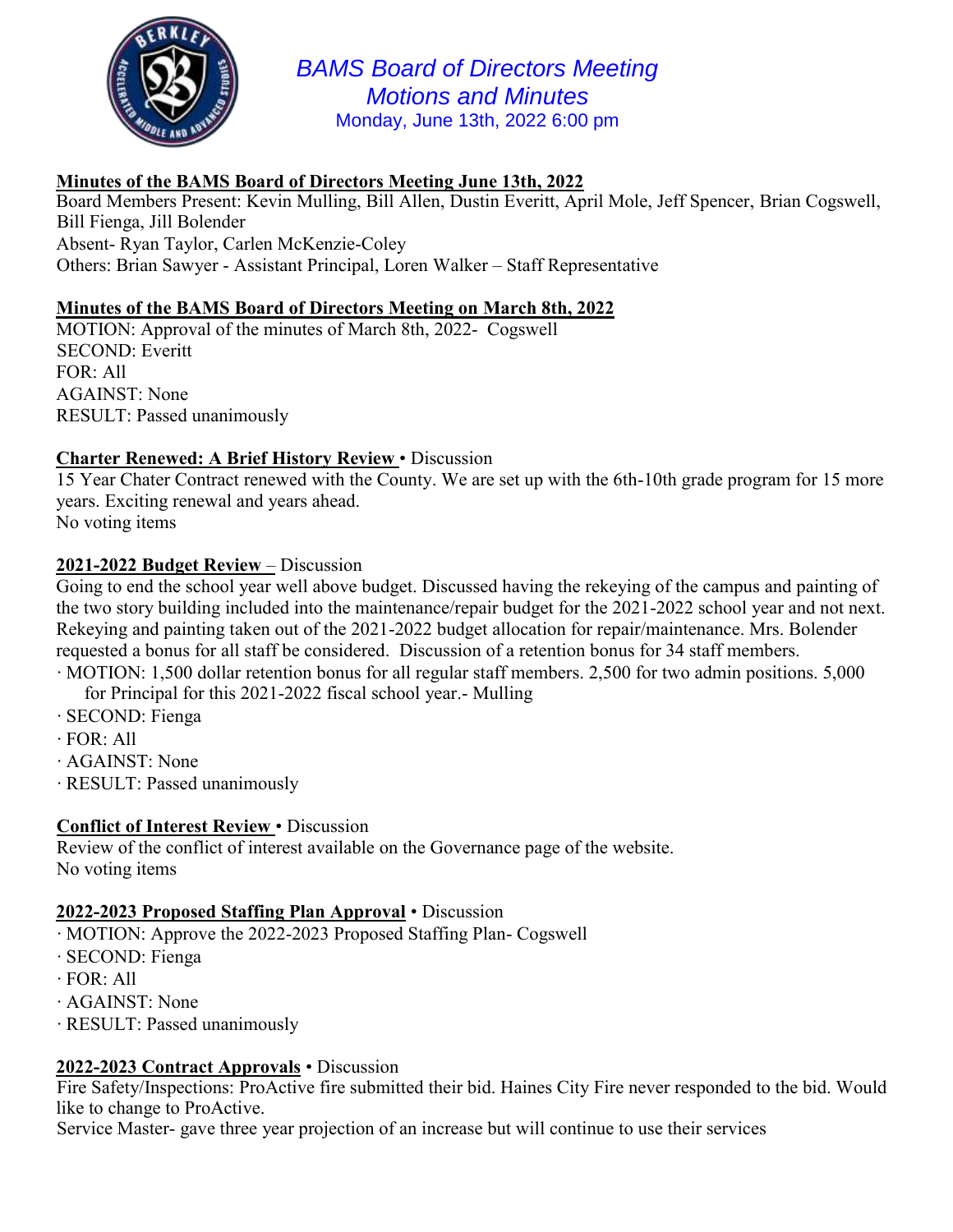Financial Services- Two Bids received. One from current Charter School Business with a reduced rate to \$50,000 to include all grant management, etc. Other bid received with a range of \$2500-\$3000 a month, knowing it would be on the higher side with the transition and needed assistance. With transition year and all of the current grants management occurring, Mrs. Bolender requested to stay with current provider.

∙ MOTION: To move to ProActive Fire Safety and approve Charter School Business reduced cost of 50,000 for financial services. -Spencer

- ∙ SECOND: Mole
- ∙ FOR: All
- ∙ AGAINST: None
- ∙ RESULT: Passed unanimously

## **2022-2023 Operating Budget Approvals** • Discussion

- ∙ MOTION: To approve the 2022-2023 Proposed Operating Budget -Spencer
- ∙ SECOND: Allen
- ∙ FOR: All
- ∙ AGAINST: None
- ∙ RESULT: Passed unanimously

**Governance** • Discussion

∙ MOTION: To reelect Mulling, Cogswell, Everitt, and Taylor(2022-2025)- Allen

- ∙ SECOND: Spencer
- ∙ FOR: All
- ∙ AGAINST: None
- ∙ RESULT: Passed unanimously
- ∙ MOTION: Officers- Secretary (Taylor), Treasurer (Spencer), Vice-Chairman (Mulling), Chairman (Cogswell) - Fienga
- ∙ SECOND: Allen
- ∙ FOR: All
- ∙ AGAINST: None
- ∙ RESULT: Passed unanimously
- ∙ MOTION: Audit Committee (McKenzie-Coley, Spencer, Allen, Bolender) Fienga
- ∙ SECOND: Cogswell
- ∙ FOR: All
- ∙ AGAINST: None
- ∙ RESULT: Passed unanimously
- ∙ MOTION: Meeting Schedule (6:30 PM: August 9th,2022, October 11th, 2022, January 10th, 2023, May 9th, 2023, June 13, 2023 Annual Meeting at 6:00pm and Audit Meeting October 11- 6:00 pm) - Fienga
- ∙ SECOND: Everitt
- ∙ FOR: All
- ∙ AGAINST: None
- ∙ RESULT: Passed unanimously

Governance Training and Fingerprint Review- Every three years, board members must do the two hour refresher course. We will be sending out information if needed.